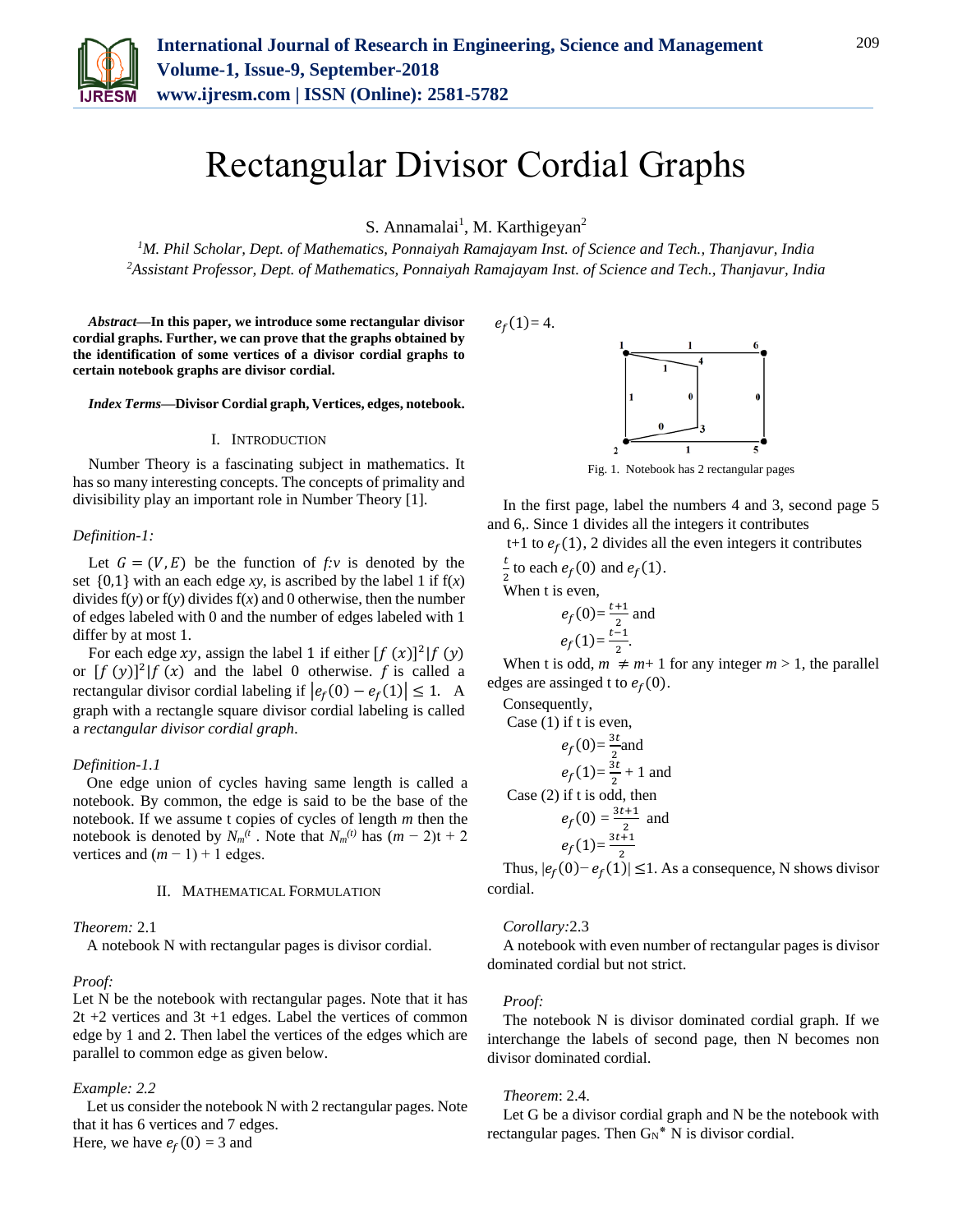

# *Proof:*

Let us assume G is a divisor cordial graph of order *p* and size  $q$  and the vertices labeled 1 and 2 are not adjacent. Here,  $f^*$  be the divisor.

Let N be a notebook with t rectangular pages labeled at  $f_N$ . Now identify the vertices labeled 1 and 2 in G to the vertices of common edge of N. We already proved that  $G_N * N$  be the divisor cordial. Let f be the labeling of  $G_N * N$ .

Case (i): if *p* is even.

Since G is divisor cordial, we have  $e_{f^*}(0) = e_{f^*}(1) = \frac{t}{2}$  $\frac{1}{2}$ .

Case (ii): if t is even, the vertices of the parallel edges in N to edge of the vertices are labeled 1 and 2 as follows.

If n is even,

 $e_f(0) = \frac{m}{2}$  $\frac{m}{2} + \frac{3t}{2}$  $\frac{3i}{2}$  and  $e_f(1) = \frac{m}{2}$  $\frac{m}{2} + \frac{3t}{2}$  $\frac{3i}{2}+1.$ 

If t is odd, divisor dominated cordial which implies

$$
e_{f^*}(0) = \frac{m+1}{2}
$$
 and  
 $e_{f^*}(1) = \frac{m+1}{2}$ 

In all cases,  $|e_f(0) - e_f(1)| \le 1$ . So, G<sub>N</sub> \*N.is divisor cordially.

# *Example:* 2.5

Consider the following divisor cordial graph G



Fig. 2. Notebook has not adjacent

It has even order and even size. Note that the vertices labeled 1 and 2 are not adjacent.

Now, we shall connected with the notebook N with rectangular pages to G shows in figure.



Here, we see that  $e_f(0) = 4$  and  $e_f(1) = 4$ 

This example illustrates the subcase (a) of Case (i) for even order of G.

Next, we shall explain the subcase (a) of Case (ii) by the following example.

*Example:* 2.6

Consider the following divisor cordial graph G of odd size.



Fig. 4. Notebook divisor cordial graph G of odd size

Here,  $p = 5$  and  $q = 4$  and  $e_f(0) = 2$  and  $e_f(1) = 3$ Then notebook N is attached with rectangular pages as given below.



Here, we see that  $ef(0) = 4$  and  $ef(1) = 5$ 

*Theorem: 2.7:* Let G be a divisor cordial graph and N be a book with the rectangular pages and let e be the common edge of N. Then G  $*G (N - e)$  is divisor cordial.

# *Proof:*

Here the vertices labeled 1 and 2 in G are adjacent.

Case (i): (a) if m is even. t is even. Here  $e_f(0) = e_f(0) = \frac{m}{2} + \frac{3t}{2}$ . (b) if m *is* even, *t* is odd Here  $e_f(0) = \frac{m}{2}$  $\frac{m}{2}$  +  $\frac{3t}{2}$  $\frac{3t}{2}$  and  $e_f(0) = \frac{m}{2}$  $\frac{m}{2} + \frac{3t}{2}$  $\frac{1}{2}$ . Case (ii): (a) if  $m$  is odd,  $t$  is even. Here  $|e_f(0) - e_f(1)| \leq 1$ . (b): *m* is odd, *t* is odd.

From this, we were interchanging the labels of the vertices of second page of N.

Then, we have  $|e_f(0) - e_f(1)| \leq 1$ .

Thus, in all the cases we see that  $G*_{G} (N - e)$  is divisor cordial.

# *Example: 2.8*

Consider the following divisor cordial graph G.

Here,  $e_f(0) = 2$  and  $e_f(1) = 3$ . It is of even order and odd size. Note that the vertices labeled 1 and 2 are adjacent. However, we shall attach N− e with 3 rectangular pages to G as given below.